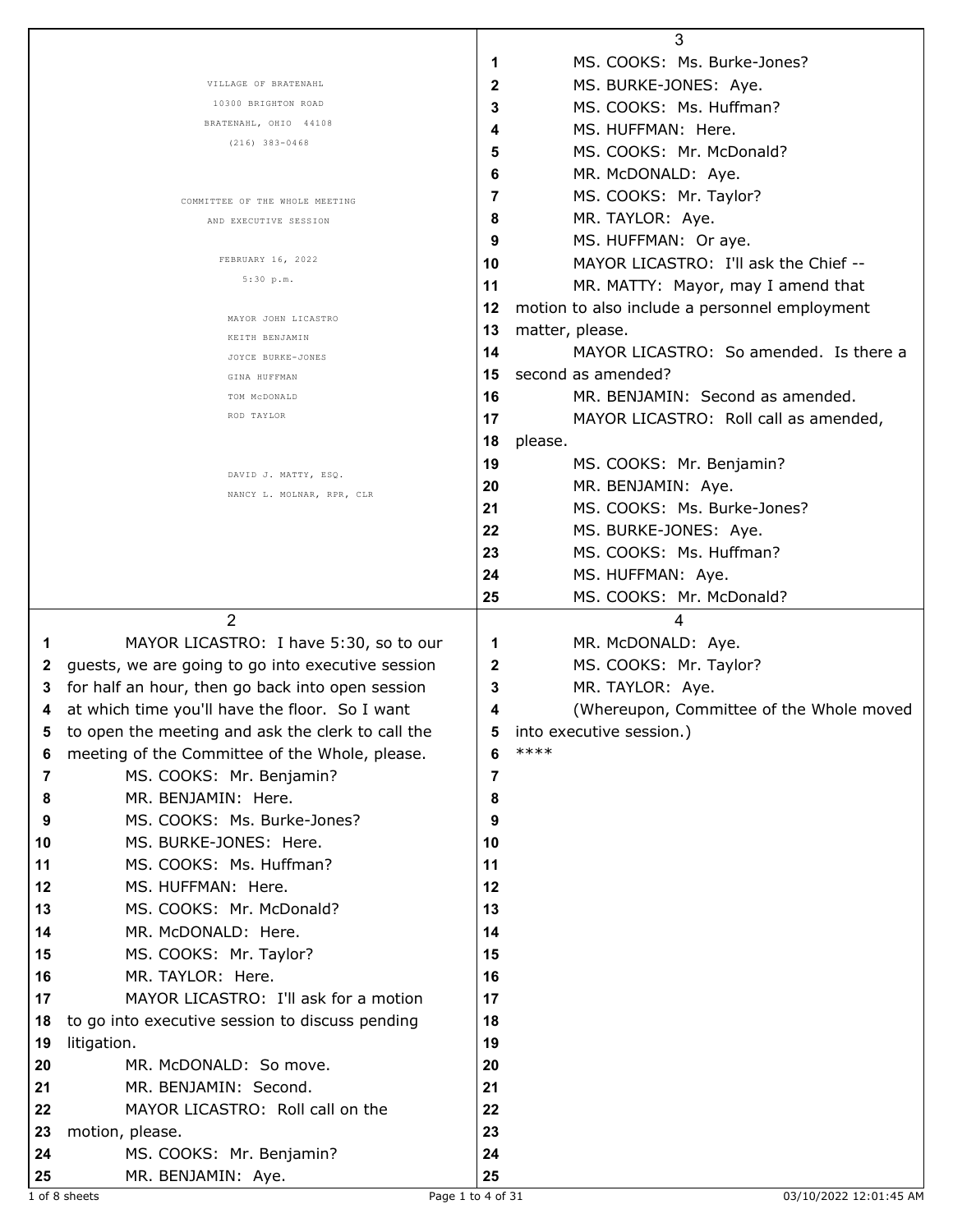|    | 5                                                 |    | $\overline{7}$                                    |  |  |  |
|----|---------------------------------------------------|----|---------------------------------------------------|--|--|--|
| 1  | ****                                              |    | them before. They're very professional. They've   |  |  |  |
| 2  | MAYOR LICASTRO: It's 6:00. Is there a             | 2  | got the right team for this. They have a          |  |  |  |
|    |                                                   |    |                                                   |  |  |  |
| 3  | motion to return to open public session, please.  | 3  | dedicated studio that deals in public facilities. |  |  |  |
| 4  | MS. BURKE-JONES: I so move.                       | 4  | I did evaluate the other two proposals.           |  |  |  |
| 5  | MR. McDONALD: Second.                             | 5  | I feel like DS Architecture got more of a         |  |  |  |
| 6  | MAYOR LICASTRO: Roll call on the                  |    | comprehensive plan, which is what we really need  |  |  |  |
| 7  | motion, please.                                   | 7  | here. They are very focused on the architecture   |  |  |  |
| 8  | MS. COOKS: Mr. Benjamin?                          | 8  | of what needs to be done with the needs analysis  |  |  |  |
| 9  | MR. BENJAMIN: Aye.                                | 9  | and a cost estimate. They brought in mechanical,  |  |  |  |
| 10 | MS. COOKS: Ms. Burke-Jones?                       | 10 | electrical, plumbing, and structural engineers,   |  |  |  |
|    |                                                   |    |                                                   |  |  |  |
| 11 | MS. BURKE-JONES: Aye.                             | 11 | which is an important part of the process.        |  |  |  |
| 12 | MS. COOKS: Ms. Huffman?                           | 12 | They have addressed all three of the              |  |  |  |
| 13 | MS. HUFFMAN: Aye.                                 | 13 | facilities that we are looking at. Some of the    |  |  |  |
| 14 | MS. COOKS: Mr. McDonald?                          | 14 | other proposals either did not address all three  |  |  |  |
| 15 | MR. McDONALD: Aye.                                | 15 | facilities or they had a more engineering focus   |  |  |  |
| 16 | MS. COOKS: Mr. Taylor?                            | 16 | that I didn't think was appropriate for this      |  |  |  |
| 17 | MR. TAYLOR: Aye.                                  | 17 | venture, for this first go through.               |  |  |  |
| 18 | (Whereupon, Committee of the Whole moved          | 18 | So my recommendation is to go with DS             |  |  |  |
| 19 | back into open public session.)                   | 19 | Architecture.                                     |  |  |  |
| 20 | MAYOR LICASTRO: Thank you for your                | 20 | MAYOR LICASTRO: Thank you, Ms. Akins.             |  |  |  |
| 21 | patience. We are in open public session for this  | 21 | Any questions for Jill?                           |  |  |  |
|    |                                                   | 22 |                                                   |  |  |  |
| 22 | portion of the Committee of the Whole. We have    |    | MS. BURKE-JONES: I have a question for            |  |  |  |
| 23 | DS Architects in the room, along with Jill Akins. | 23 | actually Dave Matty, because I know we sent out   |  |  |  |
| 24 | And for the record, introduce yourselves, please. | 24 | proposals before, a request for proposal, we      |  |  |  |
| 25 | MR. ALLENBY: Amir Allenby, Project                | 25 | would not allow anybody to do any projects after  |  |  |  |
|    | Molnar Reporting Services, LLC<br>(440) 340-6161  |    | Molnar Reporting Services, LLC<br>(440) 340-6161  |  |  |  |
|    |                                                   |    |                                                   |  |  |  |
|    | 6                                                 |    |                                                   |  |  |  |
| 1  | Designer with DS Architecture.                    | 1. | a study. They could do this job. They couldn't    |  |  |  |
| 2  |                                                   | 2  |                                                   |  |  |  |
|    | MR. PROS: I'm Eric Pros, Director of              | 3  | get any job that would come out of the study.     |  |  |  |
| 3  | Design for DS Architecture.                       |    | Have we changed that? Because I see in            |  |  |  |
| 4  | MR. MEYERS: Jeff Meyers, owner of DS              | 4  | the information that's presented by this that     |  |  |  |
|    | Architecture and also the Studio Director for     | б, | they refer to other architectural work after the  |  |  |  |
| 6  | Public Safety Civic Architecture.                 | 6  | scope of this.                                    |  |  |  |
| 7  | MAYOR LICASTRO: Thank you. We went                | 7  | MR. MATTY: No, I haven't changed it.              |  |  |  |
| 8  | through a seven-month process with three          | 8  | As I understand this proposal, the cost of the    |  |  |  |
| 9  | proposals from three very qualified firms. I'm    | 9  | thirty-one three is for the initial examination   |  |  |  |
| 10 | happy to say that all would suit our needs. I     | 10 | of a needs assessment. And the additional items   |  |  |  |
| 11 | asked Ms. Akins in her role as our on-staff       | 11 | that were marked as additional costs are not part |  |  |  |
| 12 | architect if I may, to evaluate the proposals and | 12 | of this --                                        |  |  |  |
| 13 | come up with a recommendation.                    | 13 | MS. BURKE-JONES: I understood that.               |  |  |  |
| 14 | As you saw from the e-mail, she has               | 14 | MR. MATTY: -- as far as I'm concerned.            |  |  |  |
| 15 | recommended we hire DS Architecture to start the  | 15 | MS. BURKE-JONES: What my question is --           |  |  |  |
| 16 |                                                   | 16 |                                                   |  |  |  |
|    | process to do a needs based analysis for          | 17 | MR. MATTY: Your question is if they do            |  |  |  |
| 17 | facilities. It doesn't mean we're ready to break  |    | the initial needs assessment, can they continue   |  |  |  |
| 18 | ground on a new civic center. This is the first   | 18 | forward?                                          |  |  |  |
| 19 | step in an arduous process to gather data and     | 19 | MS. BURKE-JONES: No, that's not my                |  |  |  |
| 20 | fact.                                             | 20 | question. My question is that when we sent out a  |  |  |  |
| 21 | So, Jill, if you would, for the                   | 21 | proposal for whatever is in the next scope of     |  |  |  |
| 22 | audience, would you reiterate your recommendation | 22 | work that we intend to do, that they could submit |  |  |  |
| 23 | and why?                                          | 23 | a response to a request for proposal.             |  |  |  |
| 24 | MS. AKINS: Sure. Absolutely. So I                 | 24 | MR. MATTY: No.                                    |  |  |  |
| 25 | recommend DS Architecture. I have worked with     | 25 | MS. BURKE-JONES: They cannot do so?               |  |  |  |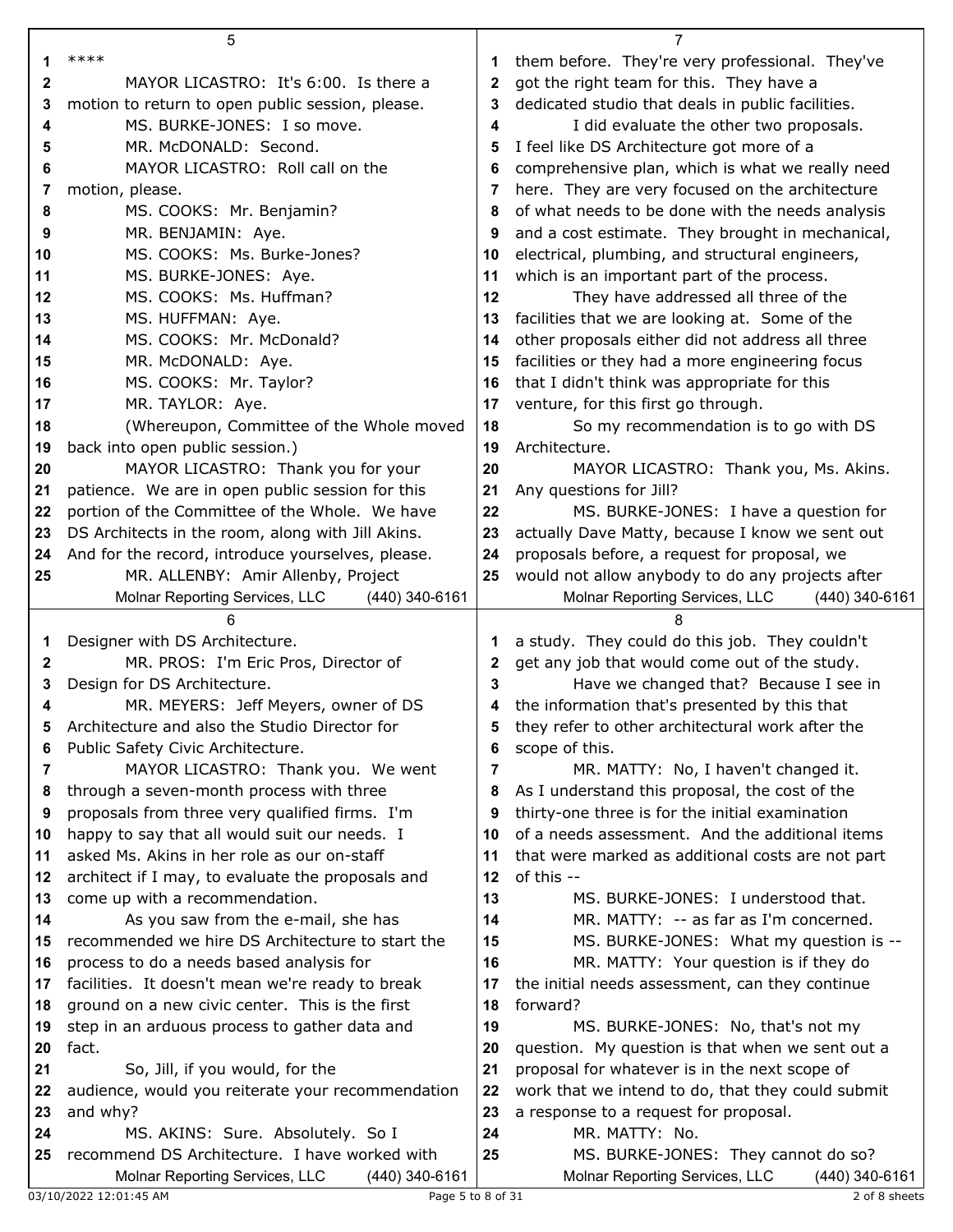|              | 9                                                                 |              | 11                                                                                     |  |  |  |
|--------------|-------------------------------------------------------------------|--------------|----------------------------------------------------------------------------------------|--|--|--|
| 1            | MR. MATTY: No, you can't have a company                           | 1            | MAYOR LICASTRO: But that's not --                                                      |  |  |  |
| 2            | recommending that you go forward in a certain                     | $\mathbf{2}$ | MS. BURKE-JONES: That is what Mr. Matty                                                |  |  |  |
| 3            | direction and then have that company continue on                  | 3            | is telling us.                                                                         |  |  |  |
| 4            | in that direction and receive proceeds for doing                  | 4            | MAYOR LICASTRO: It matters how the                                                     |  |  |  |
| 5            | the second part of the project.                                   | 5            | proposal is drafted --                                                                 |  |  |  |
| 6            | The same situation as you faced with, I                           | 6            | MS. BURKE-JONES: No, it isn't.                                                         |  |  |  |
| 7            | believe -- and I can't remember the name of the                   | 7            | MAYOR LICASTRO: -- and what we're                                                      |  |  |  |
| 8            | company, but we told the other company the same                   | 8            | looking for.                                                                           |  |  |  |
| 9            | thing.                                                            | 9            | MS. BURKE-JONES: I'm sorry, what's your                                                |  |  |  |
| 10           | MS. BURKE-JONES: This is a very --                                | 10           | experience, Keith?                                                                     |  |  |  |
| 11           | \$31,000 is a very responsive number. And I just                  | 11           | MR. BENJAMIN: Just as Dave said. I                                                     |  |  |  |
| 12           | want to make sure that they are willing to do                     | 12           | mean, obviously there are limitations to when you                                      |  |  |  |
| 13           | this work knowing that they have no opportunity                   | 13           | hire a consultant to do a study and a plan that,                                       |  |  |  |
| 14           | to submit further, for further work on any of the                 | 14           | you know, when it goes out to bid, there are some                                      |  |  |  |
| 15           | projects that are included in this feasibility                    | 15           | limitations on whether you can bid for the job or                                      |  |  |  |
| 16           | study.                                                            | 16           | not, but that's correct, that's what the law                                           |  |  |  |
| 17           | MAYOR LICASTRO: Their proposal does                               | 17           | director stated, isn't it?                                                             |  |  |  |
| 18           | include some options we could consider. The                       | 18           | MR. MATTY: Yes.                                                                        |  |  |  |
| 19           | 31,000 was for the basic services. There are                      | 19           | MS. HUFFMAN: Do we make those rules?                                                   |  |  |  |
| 20           | other options to consider going down the road.                    | 20           | MR. BENJAMIN: I think you're both                                                      |  |  |  |
| 21           | MS. BURKE-JONES: I understand that, but                           | 21           | saying the same thing.                                                                 |  |  |  |
| 22           | that's not what our consultant is telling us.                     | 22           | MS. BURKE-JONES: We're actually not. I                                                 |  |  |  |
| 23           | He's saying that any of the scope of this is --                   | 23           | just want to make sure. I don't care -- what we                                        |  |  |  |
| 24           | now, I know it's industry practice usually that                   | 24           | had told the people that were bidding a year ago                                       |  |  |  |
| 25           | if you work on something like this, that you are                  | 25           | on this same service, they asked us could we work                                      |  |  |  |
|              | Molnar Reporting Services, LLC<br>(440) 340-6161                  |              | Molnar Reporting Services, LLC<br>(440) 340-6161                                       |  |  |  |
|              |                                                                   |              |                                                                                        |  |  |  |
|              | 10                                                                |              | 12                                                                                     |  |  |  |
| 1            | able to submit proposals. You don't get                           |              | on any other future work that might be, you know,                                      |  |  |  |
| $\mathbf{2}$ | something automatically, but you're able to                       | 2            | that might be happening within this scope? And                                         |  |  |  |
| 3            | submit proposals for, you know, additional scope.                 | 3            | the response was no. And we had a bunch of                                             |  |  |  |
| 4            | And obviously you're competing with a number of                   | 4            | people drop out of working on this, because it                                         |  |  |  |
|              | other professionals. And frequently even the                      | 5            | wasn't worth doing.                                                                    |  |  |  |
| 6            | fees that are given for the initial work are                      | 6            | And I'm wanting to make sure that if                                                   |  |  |  |
| 7            | very, very -- are lower possibly than would be                    | 7            | they've identified a number, you know, we have to                                      |  |  |  |
| 8            | expected, because they're hoping that they're                     | 8            | be able to tell them you have the right to submit                                      |  |  |  |
| 9            | going to be building a relationship with us.                      | 9            | if we ask for another RFP for work beyond scope                                        |  |  |  |
| 10           | MAYOR LICASTRO: Ms. Burke-Jones, the                              | 10           | of this, that you can submit a proposal along                                          |  |  |  |
| 11           | nature of the next proposal will be drafted                       | 11           | with a bunch of other people, too. They're not                                         |  |  |  |
| 12           | according to our need. And the manner in which                    | 12           | going to get it, but you have a right to at least                                      |  |  |  |
| 13           | it's phrased and structured will give multiple                    | 13           | submit for additional work and not just be                                             |  |  |  |
| 14           | companies an opportunity to proceed.                              | 14           | totally cut out because you did this feasibility                                       |  |  |  |
| 15           | MS. BURKE-JONES: I understand that, but                           | 15           | study.                                                                                 |  |  |  |
| 16           | that's not --                                                     | 16           | MR. MATTY: I have to look at the world                                                 |  |  |  |
| 17           | MAYOR LICASTRO: This is the beginning,                            | 17           | of architecture. I think that proposal was for                                         |  |  |  |
| 18           | the very first step. And when we figure out what                  | 18           | -- was that proposal for a real estate company to                                      |  |  |  |
| 19           | the next step should be, we'll draft a proposal,                  | 19           | come in and do some analysis? And then the                                             |  |  |  |
| 20           | again, according to what we need. At that time,                   | 20           | question was can the real estate company actually                                      |  |  |  |
| 21           | Mr. Matty can rule who can bid and who can't.                     | 21           | benefit from being our broker in the situation?                                        |  |  |  |
| 22           | MS. BURKE-JONES: I'm wondering if they                            | 22           | MAYOR LICASTRO: That's right.                                                          |  |  |  |
| 23           | are going to be willing to provide this scope for                 | 23           | MS. BURKE-JONES: But they weren't even                                                 |  |  |  |
| 24           | \$31,000 knowing they have no hope of doing                       | 24           | a broker.                                                                              |  |  |  |
| 25           | anymore work.<br>Molnar Reporting Services, LLC<br>(440) 340-6161 | 25           | MAYOR LICASTRO: It was a different<br>Molnar Reporting Services, LLC<br>(440) 340-6161 |  |  |  |

3 of 8 sheets Page 9 to 12 of 31 03/10/2022 12:01:45 AM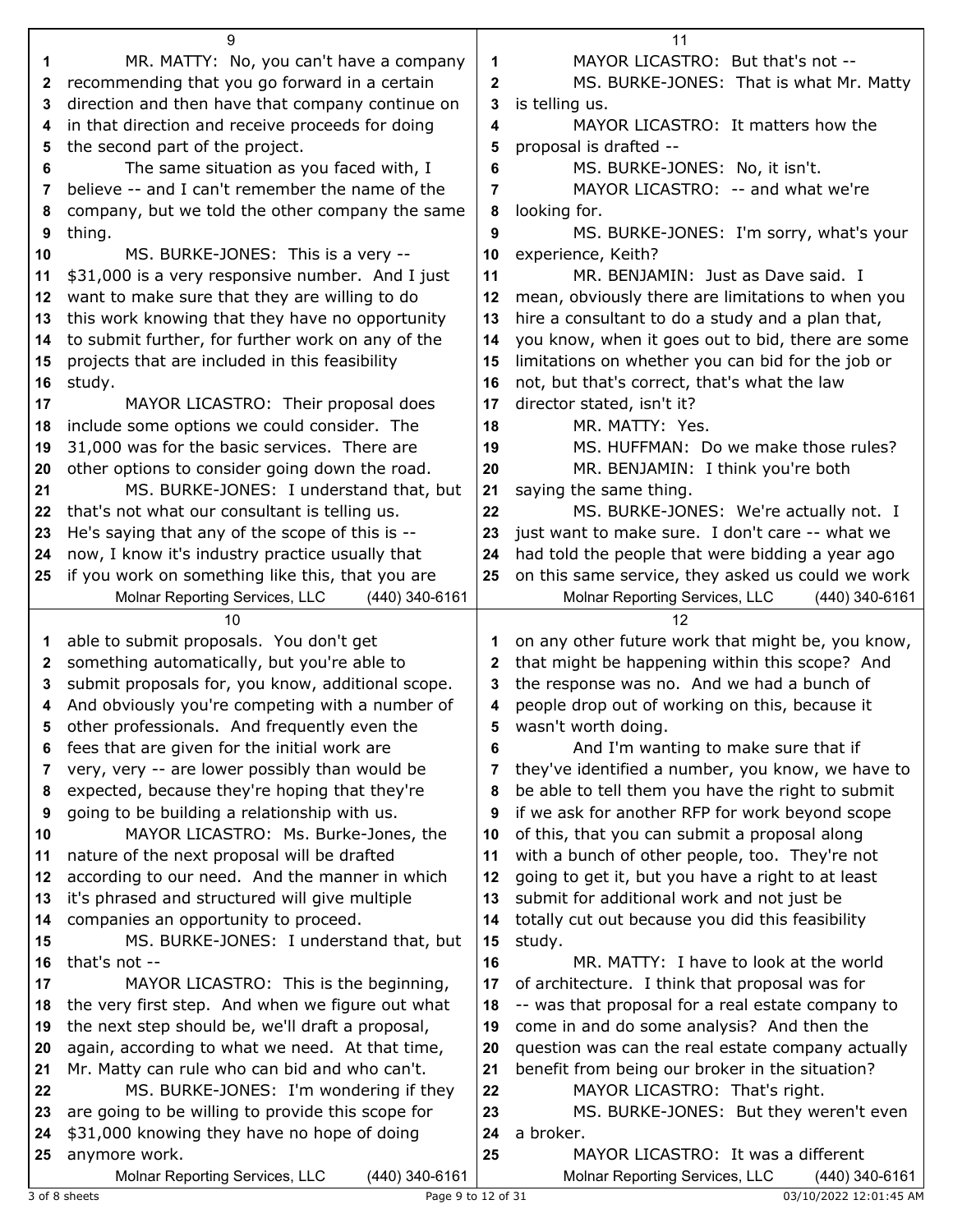|              | 13                                                                                                 | 15                                                     |                                                                                                      |  |
|--------------|----------------------------------------------------------------------------------------------------|--------------------------------------------------------|------------------------------------------------------------------------------------------------------|--|
| 1            | circumstance.                                                                                      | not lose focus. We're here tonight to discuss<br>1     |                                                                                                      |  |
| 2            | MR. MATTY: Right now my recollection is                                                            | this proposal as stated and offered. You've<br>2       |                                                                                                      |  |
| 3            | if we have a company come in to do what Jill has                                                   | heard Jill's recommendation.<br>3                      |                                                                                                      |  |
| 4            | labeled a feasibility study, that's all this is,                                                   | Gentlemen, do you want to comment<br>4                 |                                                                                                      |  |
| 5            | is a feasibility study. The company that's                                                         | further on your proposal?<br>5                         |                                                                                                      |  |
| 6            | coming in to do the feasibility study, the real                                                    | MR. MEYERS: Sure. I would like to<br>6                 |                                                                                                      |  |
| 7            | issue for Council is you're going to have an                                                       | address the comment. I've been doing public<br>7       |                                                                                                      |  |
| 8            | examination by a company of three buildings and                                                    | facility projects for 20 years. I've never come<br>8   |                                                                                                      |  |
| 9            | what they recommend where to do what with those                                                    | across anything that we're discussing tonight<br>9     |                                                                                                      |  |
| 10           | three buildings.                                                                                   | where if we do the initial study, we can't move<br>10  |                                                                                                      |  |
| 11           | MS. BURKE-JONES: Exactly.                                                                          | forward with the project.<br>11                        |                                                                                                      |  |
| 12           | MR. MATTY: At the time of Council's                                                                | 12                                                     | MR. MATTY: You may have never worked                                                                 |  |
| 13           | decision on what to do with those three                                                            | for a statutory agency before, as Bratenahl is.<br>13  |                                                                                                      |  |
| 14           | buildings, I'd have to take a look at the                                                          | 14                                                     | We do not have a charter. We do not have the                                                         |  |
| 15           | procedure that's going to be in place, but I'm                                                     | right to change state law. We cannot by a<br>15        |                                                                                                      |  |
| 16           | hard pressed to have a company come in and do a                                                    | charter decide that we want to do A, B and C, if<br>16 |                                                                                                      |  |
| 17           | feasibility study recommending certain things to                                                   | 17                                                     | state law doesn't allow A, B and C.                                                                  |  |
| 18           | Council and then have that same company benefit                                                    | 18                                                     | MR. MEYERS: Sure.                                                                                    |  |
| 19           | from doing the actual work involved in                                                             | 19                                                     | MR. MATTY: So if somebody can show me                                                                |  |
| 20           | constructing a new Community Center.                                                               | 20                                                     | by state law that we can take your statement of                                                      |  |
| 21           | So the issue here today that I see is                                                              | 21                                                     | qualifications for a feasibility study and then                                                      |  |
| 22           | does Council want to hire this company, and if                                                     | 22                                                     | have your company benefit if you are chosen for                                                      |  |
| 23           | they want to be hired to do a feasibility study.                                                   | 23                                                     | work over that, I'll take a look at it. But we                                                       |  |
| 24           | That's it. Some of the secondary information                                                       | 24                                                     | are very restricted in what we can do. And that                                                      |  |
| 25           | that they've shown as options are simply not                                                       | 25                                                     | is one of the reasons why I attached the                                                             |  |
|              | Molnar Reporting Services, LLC<br>(440) 340-6161                                                   |                                                        | Molnar Reporting Services, LLC<br>(440) 340-6161                                                     |  |
|              |                                                                                                    |                                                        |                                                                                                      |  |
|              | 14                                                                                                 |                                                        | 16                                                                                                   |  |
| 1            | existent for the purpose of this legislation                                                       | 1                                                      | statement of qualifications to this legislation,                                                     |  |
| $\mathbf{2}$ | because you're only authorizing thirty-one three.                                                  | 2                                                      | because I'm considering this company as being                                                        |  |
| 3            | We're not authorizing any other alternatives at                                                    | 3                                                      | qualified to do a feasibility study only as of                                                       |  |
| 4            | this time as far as I could review and what I                                                      | 4                                                      | this point in time.                                                                                  |  |
|              | received.                                                                                          | 5                                                      | MR. MEYERS: I'm happy to find that                                                                   |  |
| 6            | MAYOR LICASTRO: Ms. Akins.                                                                         | 6                                                      | state legislation for you. We've actually been                                                       |  |
| 7<br>8       | MS. AKINS: Yes, I would like to address                                                            | 7<br>8                                                 | hired by the state directly to do this exact                                                         |  |
| 9            | this. Dave and Joyce, thank you for bringing                                                       | 9                                                      | process, so I'm happy to find that.                                                                  |  |
| 10           | this up. I think there is absolutely no reason<br>that DS Architecture should be limited in only   | 10                                                     | Addressing the proposal and further<br>steps, I don't need to go in great detail, but we             |  |
| 11           | this pursuit. I think their proposal, should you                                                   | 11                                                     | did prepare a little schedule and a little                                                           |  |
| 12           | put together another request for proposals, they                                                   | 12                                                     | description of what we're going to be doing.                                                         |  |
| 13           | ought to be able to submit on that. They ought                                                     | 13                                                     | We anticipate the study taking somewhere                                                             |  |
| 14           | to be able to be hired on that. And you could                                                      | 14                                                     | between 12 and 16 weeks. We understand that                                                          |  |
| 15           | have 10 submittals and you might decide that you                                                   | 15                                                     | there's a goal that this should be ready to go by                                                    |  |
| 16           | don't want to choose DS Architecture, but this                                                     | 16                                                     | July-ish to be put on a potential ballot in                                                          |  |
| 17           | should not limit that. And I don't believe there                                                   | 17                                                     | November is from what we understand for a                                                            |  |
| 18           | was anything that was ever said to them that said                                                  | 18                                                     | potential funding of the project, so we align                                                        |  |
| 19           | if you submit on this, you can't submit for the                                                    | 19                                                     | very well with that.                                                                                 |  |
| 20           | next phase.                                                                                        | 20                                                     | We understand, as was discussed, this                                                                |  |
| 21           | MAYOR LICASTRO: This is being discussed                                                            | 21                                                     | deals with three different sites and three                                                           |  |
| 22           | for the first time at this meeting. This was not                                                   | 22                                                     | different potential end users. In our opinion,                                                       |  |
| 23           | brought up prior. Again, I think it will be the                                                    | 23                                                     | the Police Department needs a lot of focus. It's                                                     |  |
| 24           | nature of the proposal and how it's drafted will                                                   | 24                                                     | the one that hasn't been studied. You guys have                                                      |  |
| 25           | determine who can actually bid on it. So let's<br>Molnar Reporting Services, LLC<br>(440) 340-6161 | 25                                                     | a lot of studies that were done in the past. The<br>Molnar Reporting Services, LLC<br>(440) 340-6161 |  |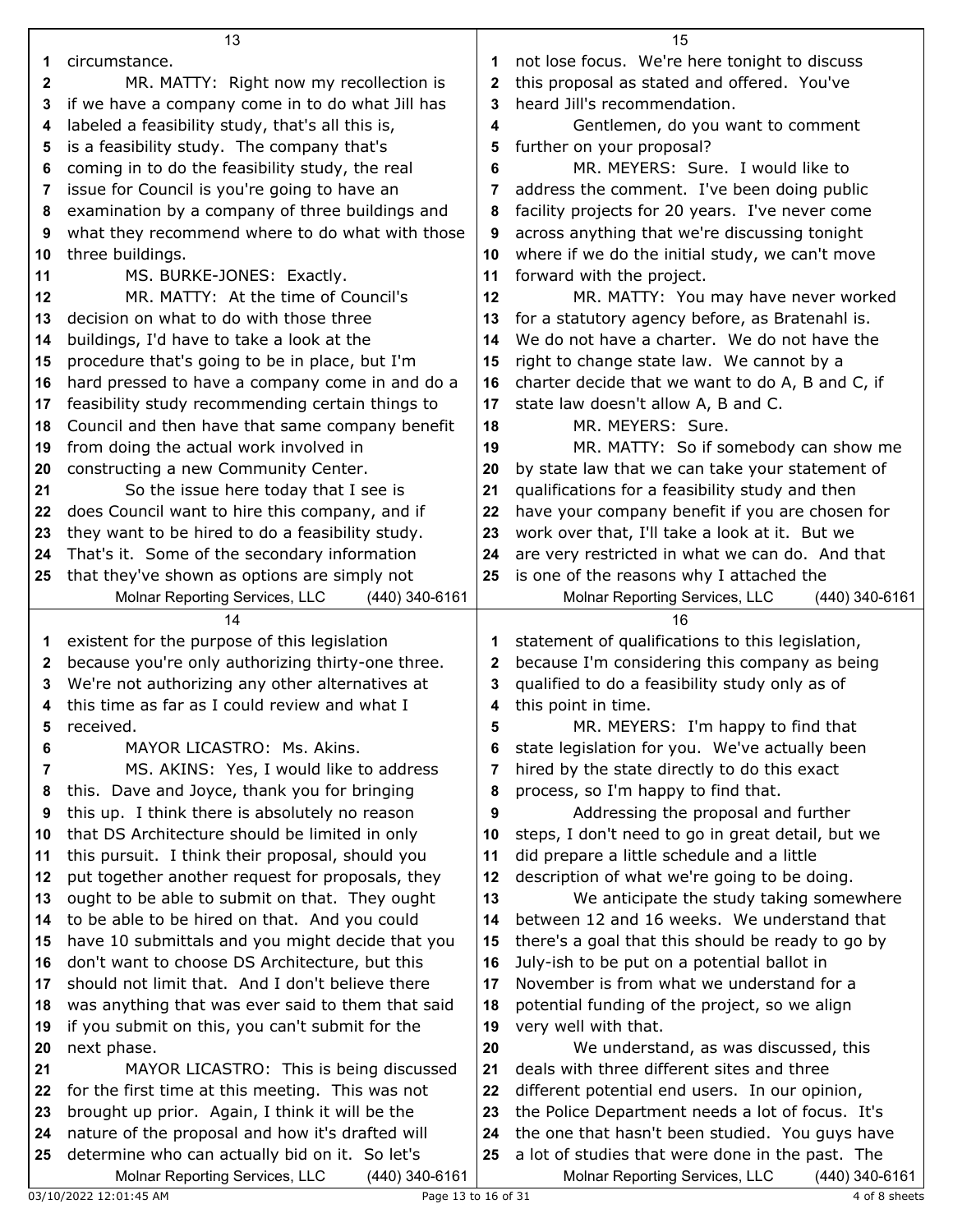|    | 17                                                                                                | 19                                                    |                                                                                                      |  |  |
|----|---------------------------------------------------------------------------------------------------|-------------------------------------------------------|------------------------------------------------------------------------------------------------------|--|--|
| 1. | very first thing we're going to do is take those                                                  | that initial report, that's exactly what we do.<br>1. |                                                                                                      |  |  |
| 2  | studies and compile it down into something that                                                   | We present our findings, we ask for feedback and<br>2 |                                                                                                      |  |  |
| 3  | we can take forward and validate and then start                                                   | we take that feedback and we complete our final<br>3  |                                                                                                      |  |  |
| 4  | adding the police into it.                                                                        | 4                                                     | report, which is our final professional                                                              |  |  |
| 5  | So it's a process we do all the time.                                                             | recommendation.<br>5                                  |                                                                                                      |  |  |
| 6  | I'll be happy to answer any questions, but this                                                   | 6                                                     | MS. BURKE-JONES: Okay. So you'll be                                                                  |  |  |
| 7  | group, the city administration, parks and rec and                                                 | 7                                                     | discussing the program and the requirements for                                                      |  |  |
| 8  | the Police Department will all be involved in                                                     | 8                                                     | that and how you've identified those, so there                                                       |  |  |
| 9  | developing the critical success factors for the                                                   | 9                                                     | will be an opportunity for feedback.                                                                 |  |  |
| 10 | future of the Village.                                                                            | 10                                                    | MR. MEYERS: We want the community                                                                    |  |  |
| 11 | MAYOR LICASTRO: Any questions for these                                                           | 11                                                    | involved.                                                                                            |  |  |
| 12 | gentlemen?                                                                                        | 12                                                    | MR. PROS: 100 percent. The success of                                                                |  |  |
| 13 | MS. BURKE-JONES: May I?                                                                           | 13                                                    | this report really realize on that feedback. We                                                      |  |  |
| 14 | MAYOR LICASTRO: Sure.                                                                             | 14                                                    | wouldn't be doing a good job if we didn't take                                                       |  |  |
| 15 | MS. BURKE-JONES: I'm assuming obviously                                                           | 15                                                    | all that into account.                                                                               |  |  |
| 16 | minutes of meetings will be included with this?                                                   | 16                                                    | MS. HUFFMAN: So you've indicated the                                                                 |  |  |
| 17 | MR. MEYERS: Absolutely.                                                                           | 17                                                    | timeline for that, the initial and then the                                                          |  |  |
| 18 | MS. BURKE-JONES: So there's an ongoing                                                            | 18                                                    | final. I'm sorry, I didn't catch it.                                                                 |  |  |
| 19 | document of how decisions have been made.                                                         | 19                                                    | MR. MEYERS: Yeah, so the biggest thing                                                               |  |  |
| 20 | MR. MEYERS: That's in the best interest                                                           | 20                                                    | we can't control actually is your response, you                                                      |  |  |
| 21 | of you and us.                                                                                    | 21                                                    | know, how often we can set up meetings, so we                                                        |  |  |
| 22 | MS. BURKE-JONES: Exactly.                                                                         | 22                                                    | like to give a window of 12 to 16 weeks to                                                           |  |  |
| 23 | MAYOR LICASTRO: They'll all be public                                                             | 23                                                    | complete our work.                                                                                   |  |  |
| 24 | meetings.                                                                                         | 24                                                    | MS. HUFFMAN: You said something like                                                                 |  |  |
| 25 | MR. BENJAMIN: Okay.                                                                               | 25                                                    | July?                                                                                                |  |  |
|    | (440) 340-6161<br>Molnar Reporting Services, LLC                                                  |                                                       | (440) 340-6161<br>Molnar Reporting Services, LLC                                                     |  |  |
|    | 18                                                                                                |                                                       | 20                                                                                                   |  |  |
| 1  | MAYOR LICASTRO: They'll be public                                                                 | 1                                                     | MR. MEYERS: Yeah. What we understand                                                                 |  |  |
| 2  | meetings.                                                                                         | 2                                                     | is that there's a potential of this going on                                                         |  |  |
| 3  | MR. BENJAMIN: That was my question and                                                            | 3                                                     | about -- and there's a certain time frame that                                                       |  |  |
| 4  | making sure we also --                                                                            | 4                                                     | needs to be submitted to do that.                                                                    |  |  |
|    | MAYOR LICASTRO: The facts, as they                                                                |                                                       | MS. HUFFMAN: So the span of time from                                                                |  |  |
| 6  | gather data, that will be done with each                                                          | 6                                                     | let's just say today is you are to do the                                                            |  |  |
| 7  | department. When it comes time for accumulation                                                   | 7                                                     | feasibility study, that is included in this                                                          |  |  |
| 8  | of data and decision-making that's, of course,                                                    | 8                                                     | timeline?                                                                                            |  |  |
| 9  |                                                                                                   |                                                       |                                                                                                      |  |  |
| 10 | going to be in a public meeting.                                                                  | 9                                                     | MR. MEYERS: That's correct.                                                                          |  |  |
|    | MS. BURKE-JONES: Yeah, because we                                                                 | 10                                                    | MS. HUFFMAN: Okay. My other question                                                                 |  |  |
| 11 | haven't had that. That's a new experience. It's                                                   | 11                                                    | is I was very impressed by the fact that                                                             |  |  |
| 12 | not happened in Bratenahl since I've been on                                                      | 12                                                    | including the public is a big thing. So even                                                         |  |  |
| 13 | Council, so I just wanted to make sure.                                                           | 13                                                    | though Councilmen Benjamin might say one meeting,                                                    |  |  |
| 14 | MR. BENJAMIN: I would like at least                                                               | 14                                                    | I hope that we have at least two. That's just my                                                     |  |  |
| 15 | one, you know, before this comes to city council,                                                 | 15                                                    | sentiment to share.                                                                                  |  |  |
| 16 | to move forward on anything, I think that we                                                      | 16                                                    | MR. MEYERS: I can expand upon on that,                                                               |  |  |
| 17 | should have a minimum of at least one meeting                                                     | 17                                                    | too. What we do is called visioning sessions.                                                        |  |  |
| 18 | where DS lays out their findings to the community                                                 | 18                                                    | We'll do one, maybe two, it depends what you guys                                                    |  |  |
| 19 | and we collect input as sort of a public hearing                                                  | 19                                                    | recommend, but we usually have a resident or two                                                     |  |  |
| 20 | type. At the end of the day, we're asking the                                                     | 20                                                    | studies where we go in, we put up visual images.                                                     |  |  |
| 21 | residents to pay for whatever improvements that                                                   | 21                                                    | We talk about what we call critical success                                                          |  |  |
| 22 | we all decide upon at the end of all of this.                                                     | 22                                                    | factors, which are beyond budget and schedules                                                       |  |  |
| 23 | MR. MEYERS: If I may address that.                                                                | 23                                                    | for what I call permission to play. Every                                                            |  |  |
| 24 | You'll see in the layout there's several steps,                                                   | 24                                                    | architect should be doing those. And that's a                                                        |  |  |
| 25 | but there's the initial report. At the end of<br>Molnar Reporting Services, LLC<br>(440) 340-6161 | 25                                                    | really good way for us to get the initial input.<br>Molnar Reporting Services, LLC<br>(440) 340-6161 |  |  |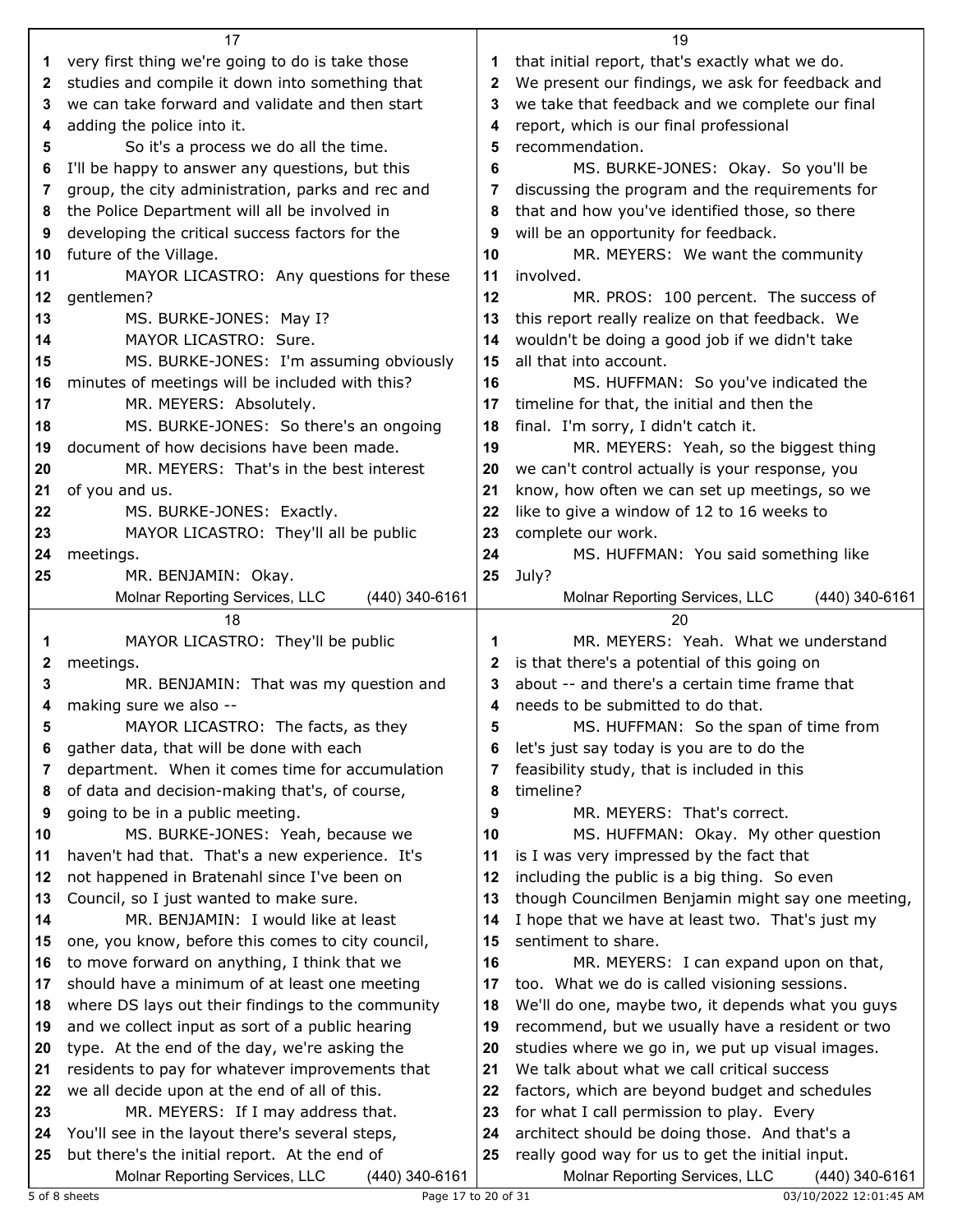|    | 21                                                                                                    | 23                                                     |                                                                                                  |  |  |
|----|-------------------------------------------------------------------------------------------------------|--------------------------------------------------------|--------------------------------------------------------------------------------------------------|--|--|
| 1  | And then we report back what we think we're                                                           | 1                                                      | will tell these individuals what they think they                                                 |  |  |
| 2  | hearing and then we hear feedback then. So                                                            | 2                                                      | need in existing buildings, new buildings, and                                                   |  |  |
| 3  | there's probably two or three meetings with the                                                       | 3                                                      | from that they'll then come up with                                                              |  |  |
| 4  | public.                                                                                               | 4                                                      | recommendation for us.                                                                           |  |  |
| 5  | MAYOR LICASTRO: I mean, we can work at                                                                | 5                                                      | When they meet with administration,                                                              |  |  |
| 6  | this and come up with a consensus ourselves,                                                          | 6                                                      | they'll meet with us. We'll determine what space                                                 |  |  |
| 7  | people in this room. It does no good if we don't                                                      | we need, personnel, et cetera, and they'll come<br>7   |                                                                                                  |  |  |
| 8  | have buy-in from the community, because it's                                                          | up with a recommendation. For the Rec<br>8             |                                                                                                  |  |  |
| 9  | going to be their decision at the ballot box that                                                     | 9                                                      | Commission, they'll meet with Sue and Jim and                                                    |  |  |
| 10 | will determine what we do. So public input is                                                         | 10                                                     | maybe even the Recreation Commission to see what                                                 |  |  |
| 11 | critical before, during, after. And that's a                                                          | 11                                                     | their needs are. And that will then eventually                                                   |  |  |
| 12 | very aggressive timeline. Maybe we can't get on                                                       | 12                                                     | crystalize into a recommendation we can bring to                                                 |  |  |
| 13 | the ballot November of this year, but knowing we                                                      | 13                                                     | several town hall meetings to get buy-in from the                                                |  |  |
| 14 | have a firewall in '23, with the rollover of our                                                      | 14                                                     | public. Does that sound accurate?                                                                |  |  |
| 15 | note, I think we should try to be aggressive and                                                      | 15                                                     | MS. BURKE-JONES: Well, the issue is,                                                             |  |  |
| 16 | work to that timeline, understanding maybe it's                                                       | 16                                                     | and you got the needs, excuse me, Mayor, and you                                                 |  |  |
| 17 | not doable, but let's give it our shot. Public                                                        | said and eventually that will crystalize. That's<br>17 |                                                                                                  |  |  |
| 18 | input is critical and you recognize that.                                                             | 18                                                     | what we're talking. Thank you for mentioning                                                     |  |  |
| 19 | MR. MEYERS: Yes.                                                                                      | 19                                                     | that, Gina. There are going to be a meeting or                                                   |  |  |
| 20 | MS. HUFFMAN: I have one more thing. So                                                                | 20                                                     | two in there, internal meeting, of discussing the                                                |  |  |
| 21 | when you do your sessions, is that something that                                                     | 21                                                     | findings, you know, and checking to make sure                                                    |  |  |
| 22 | a representative of our Village, like our                                                             | 22                                                     | that that's -- just to check and say, yes, a                                                     |  |  |
| 23 | Architect can sit in on or how does that happen?                                                      | 23                                                     | need, that's what you said.                                                                      |  |  |
| 24 | MR. MEYERS: It's whoever you would like                                                               | 24                                                     | Another thing I think would be a great                                                           |  |  |
| 25 | to sit in. We'll set up a parameter and an                                                            | 25                                                     | idea is those internal meetings have a member of                                                 |  |  |
|    | Molnar Reporting Services, LLC<br>(440) 340-6161                                                      |                                                        | Molnar Reporting Services, LLC<br>(440) 340-6161                                                 |  |  |
|    | 22                                                                                                    |                                                        | 24                                                                                               |  |  |
| 1  | agenda for each of the meetings and you guys can                                                      | 1                                                      | our architectural -- our Village architect's firm                                                |  |  |
| 2  | respond who you would like to be there. When we                                                       | 2                                                      | to attend those to verify that and verify that                                                   |  |  |
| 3  | do the interview with the Police Department,                                                          | 3                                                      | we're on the way.                                                                                |  |  |
| 4  | we're pretty much going to be focused on the                                                          | 4                                                      | I think we had our last master plan, I                                                           |  |  |
| 5  | Police Department. That doesn't mean someone                                                          |                                                        | think some of the people, actually a lot of us                                                   |  |  |
| 6  | else can't come and listen to that. When we go                                                        | 6                                                      | were on the master plan committee.                                                               |  |  |
| 7  |                                                                                                       |                                                        |                                                                                                  |  |  |
|    | to parks and rec, we're going to be integral with                                                     | 7                                                      | MR. BENJAMIN: We were.                                                                           |  |  |
| 8  | them. And with the administration, we'll be                                                           | 8                                                      | MS. BURKE-JONES: If you recall, there                                                            |  |  |
| 9  | there, and then the community is a fourth piece.                                                      | 9                                                      | was a master plan developed. And there was only                                                  |  |  |
| 10 | MAYOR LICASTRO: There will be town hall                                                               | 10                                                     | two pages of it that actually ever -- the rest of                                                |  |  |
| 11 | formats where we'll open the meeting. They'll                                                         | 11                                                     | it disappeared.                                                                                  |  |  |
| 12 | have presentations for review. We'll get input                                                        | 12                                                     | MAYOR LICASTRO: That's not true. The                                                             |  |  |
| 13 | from the public, Q and A. It's going to be an                                                         | 13                                                     | master plan is still viable.                                                                     |  |  |
| 14 | open, transparent, inclusive process.                                                                 | 14                                                     | MS. BURKE-JONES: No, the things on the                                                           |  |  |
| 15 | MS. HUFFMAN: I get that, Mayor. I'm                                                                   | 15                                                     | program at the building, they are not around.                                                    |  |  |
| 16 | just saying while the firm is in a brainstorm                                                         | 16                                                     | Anyway, bottom line is --                                                                        |  |  |
| 17 | session, if there's a person like our architect                                                       | 17                                                     | MAYOR LICASTRO: So are you asking that                                                           |  |  |
| 18 | who can sit in and listen to those things, she                                                        | 18                                                     | Jill participate in some of these internal                                                       |  |  |
| 19 | knows intimately how we generally feel about what                                                     | 19                                                     | meetings; is that what I'm hearing?                                                              |  |  |
| 20 | we want. So if she is there, she certainly can                                                        | 20                                                     | MS. HUFFMAN: I just want to slow down                                                            |  |  |
| 21 | provide some input to help bring this project                                                         | 21                                                     | for a minute and let me digress for a moment. I                                                  |  |  |
| 22 | into fruition that will be acceptable.                                                                | 22                                                     | want to share where I'm coming from here. I have                                                 |  |  |
| 23 | MAYOR LICASTRO: Let's not lose focus.                                                                 | 23                                                     | not done any of this on a commercial level. I've                                                 |  |  |
| 24 | This is a needs-based analysis. When they meet                                                        | 24                                                     | done this on a very small level as a novice. I                                                   |  |  |
| 25 | with the Police Department, the Police Department<br>Molnar Reporting Services, LLC<br>(440) 340-6161 | 25                                                     | have a partner who is also a novice that has<br>Molnar Reporting Services, LLC<br>(440) 340-6161 |  |  |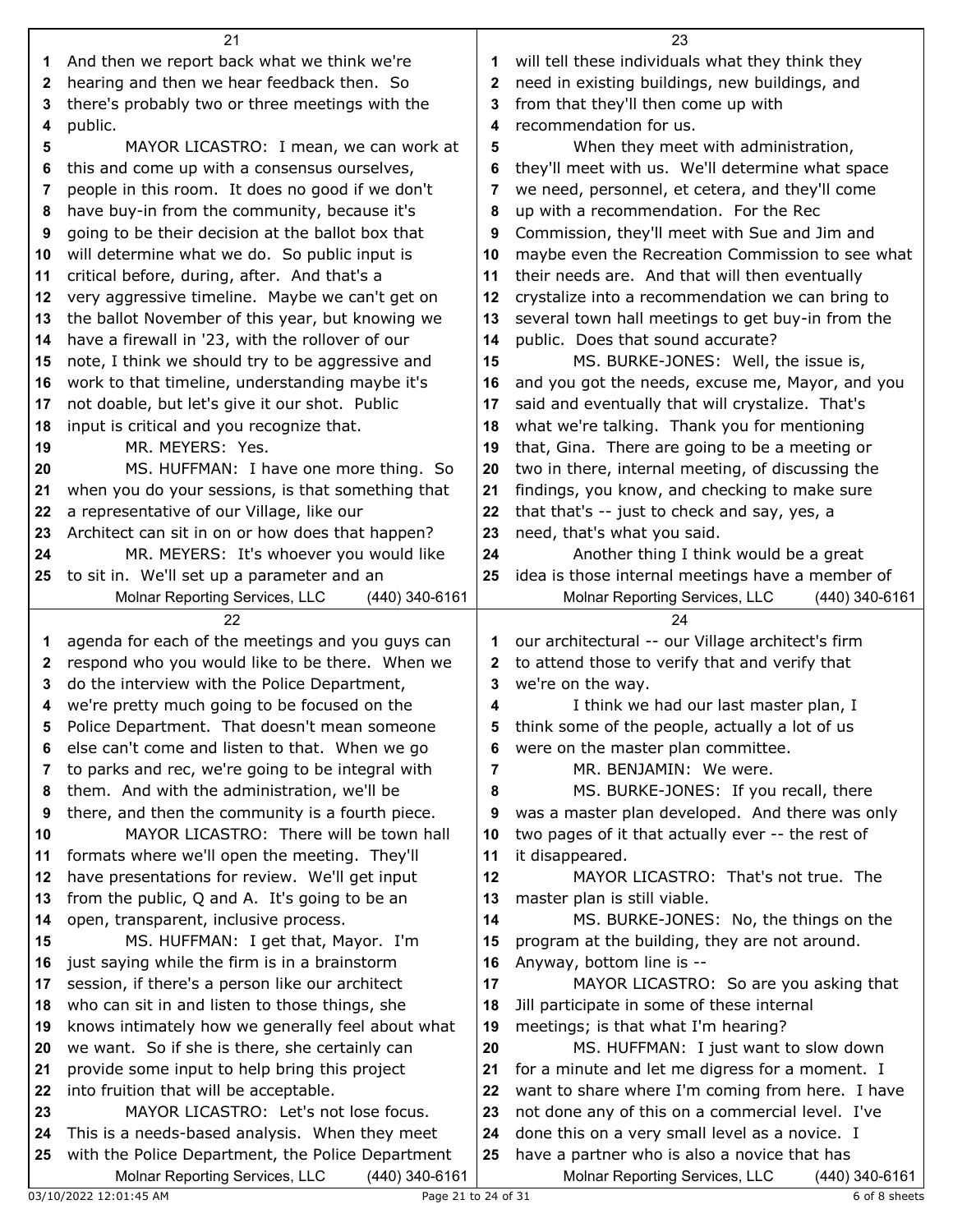|          | 25                                                                                               |                                                     | 27                                                                                                |  |  |
|----------|--------------------------------------------------------------------------------------------------|-----------------------------------------------------|---------------------------------------------------------------------------------------------------|--|--|
| 1        | helped me.                                                                                       | the Community Center, is that kind of analysis<br>1 |                                                                                                   |  |  |
| 2        | When I was not able to be in a space                                                             | $\mathbf{2}$                                        | part of this proposal?                                                                            |  |  |
| 3        | where we talked about this whole plan, that is a                                                 | 3                                                   | MR. MEYERS: We don't do valuation of                                                              |  |  |
| 4        | person I listen to, my partner. They could                                                       | 4                                                   | properties, but we will do a matrix talking about                                                 |  |  |
| 5        | explain it and interpret it to me so I would know                                                | 5                                                   | the positives and the risk of each option that we                                                 |  |  |
| 6        | and I was satisfied with what's being done. He                                                   | 6                                                   | come up with. And we don't have a preconceived                                                    |  |  |
| 7        | knew me and he knew what I would like. So I just                                                 | 7                                                   | option of what those options are, but you'll see                                                  |  |  |
| 8        | apply that same thing to here's the firm that's                                                  | 8                                                   | a direct comparison between all three sites. Is                                                   |  |  |
| 9        | going to be working on a big project for us, we                                                  | 9                                                   | it combined? Are they separate? You'll have a                                                     |  |  |
| 10       | all want to be happy.                                                                            | 10                                                  | path forward with that.                                                                           |  |  |
| 11       | Certainly we don't know them as well as                                                          | 11                                                  | At the end of this, there are four                                                                |  |  |
| 12       | we know her. She knows us. She knows if she                                                      | 12                                                  | pillars I say that are part of feasibility                                                        |  |  |
| 13       | hears something coming up, she's going to say                                                    | 13                                                  | studies. We want to know how much it costs. We                                                    |  |  |
| 14       | that may not be something that they are open to.                                                 | 14                                                  | want to know how long it's going to take. We                                                      |  |  |
| 15       | Here's something that may be better suited. So                                                   | 15                                                  | want to know what's going to be in it. And we                                                     |  |  |
| 16       | that's the reason for my question.                                                               | 16                                                  | want to know the quality of the materials in the                                                  |  |  |
| 17       | MR. BENJAMIN: I support that. It's not                                                           | 17                                                  | studies. Those are the things we have to answer                                                   |  |  |
| 18       | unusual in cities that have engineers or                                                         | 18                                                  | for all three sites if that answer your                                                           |  |  |
| 19       | architects on staff that they are part of the                                                    | 19                                                  | questions.                                                                                        |  |  |
| 20       | process and attend and provide feedback and are                                                  | 20                                                  | MR. BENJAMIN: It does.                                                                            |  |  |
| 21       | there, so I have no issue with that.                                                             | 21                                                  | MR. MATTY: Will you be recommending one                                                           |  |  |
| 22       | MAYOR LICASTRO: Jill, are you willing                                                            | 22                                                  | site over the other?                                                                              |  |  |
| 23       | to help?                                                                                         | 23                                                  | MR. MEYERS: We'll make a professional                                                             |  |  |
| 24       | MS. AKINS: Absolutely. It might not be                                                           | 24                                                  | recommendation based upon what we hear on what we                                                 |  |  |
| 25       | me, but someone from my firm will be there.                                                      | 25                                                  | think is the best path forward. So I won't say                                                    |  |  |
|          | Molnar Reporting Services, LLC<br>(440) 340-6161                                                 |                                                     | Molnar Reporting Services, LLC<br>(440) 340-6161                                                  |  |  |
|          | 26                                                                                               |                                                     | 28                                                                                                |  |  |
| 1        | MR. MATTY: My suggestion is if that's                                                            | 1                                                   | it's going to be one site, because there's a                                                      |  |  |
| 2        | going to be the case, that Council will authorize                                                | 2                                                   | potential we might use two of the sites.                                                          |  |  |
| 3        | that participation in advance of it happening so                                                 | 3                                                   | MAYOR LICASTRO: Anyone else?                                                                      |  |  |
| 4        | that you have a fee arrangement. We have a basic                                                 | 4                                                   | MS. BURKE-JONES: But you will identify                                                            |  |  |
| 5        | retainer arrangement with our architect. And I                                                   | 5                                                   | what the options were that you will consider,                                                     |  |  |
| 6        | don't mean to cut anybody out of work, but if                                                    | 6                                                   | that you considered?                                                                              |  |  |
| 7        | there's going to be a project like this that Jill                                                | 7                                                   | MR. MEYERS: Yes.                                                                                  |  |  |
| 8        | or her firm are going to work on, at your next                                                   | 8                                                   | MS. BURKE-JONES: Because obviously it's                                                           |  |  |
| 9        | meeting you should have authorization for                                                        | 9                                                   | up to the Village itself to determine what they                                                   |  |  |
| 10       | whatever those fees would be in advance so that<br>you understand that that's an additional fee. | 10<br>11                                            | are. So you're just not going to lead us down a                                                   |  |  |
| 11<br>12 | MR. BENJAMIN: Jill, if you can put a                                                             | 12                                                  | path of a single thing. There are going to be<br>development of that. So on a future project, who |  |  |
| 13       | proposal together for us to consider.                                                            | 13                                                  | knows what that future project or RFP might be                                                    |  |  |
| 14       | MS. AKINS: I'll put one together.                                                                | 14                                                  | for.                                                                                              |  |  |
| 15       | MR. BENJAMIN: As everyone has said                                                               | 15                                                  | MR. MEYERS: It might be helpful, I'm                                                              |  |  |
| 16       | here, we have one shot at doing this right. So                                                   | 16                                                  | happy to leave them here, we have several                                                         |  |  |
| 17       | it's worth the time and the funds and the effort.                                                | 17                                                  | examples of other feasibility studies that we've                                                  |  |  |
| 18       | I do have one question about will the feasibility                                                | 18                                                  | done so you can see examples of what you're going                                                 |  |  |
| 19       | study give options for and comparisons on future                                                 | 19                                                  | to receive at the end. We just did Euclid's                                                       |  |  |
| 20       | use of each property?                                                                            | 20                                                  | Police and Fire Station study where we studied,                                                   |  |  |
| 21       | So for example, if the best use of --                                                            | 21                                                  | Eric, how many fire station sites?                                                                |  |  |
| 22       | what is the best use of the Barbara Byrd-Bennett                                                 | 22                                                  | MR. PROS: Quite a few. We took all the                                                            |  |  |
| 23       | Center land in terms of an economic analysis                                                     | 23                                                  | information that you're describing and really                                                     |  |  |
| 24       | versus if an addition is made to Village Hall or                                                 | 24                                                  | figured out what's the best need and the highest                                                  |  |  |
| 25       | an addition is made or renovations are made to                                                   | 25                                                  | and best use of that land. Sometimes what seemed                                                  |  |  |
|          | Molnar Reporting Services, LLC<br>(440) 340-6161                                                 |                                                     | Molnar Reporting Services, LLC<br>(440) 340-6161                                                  |  |  |